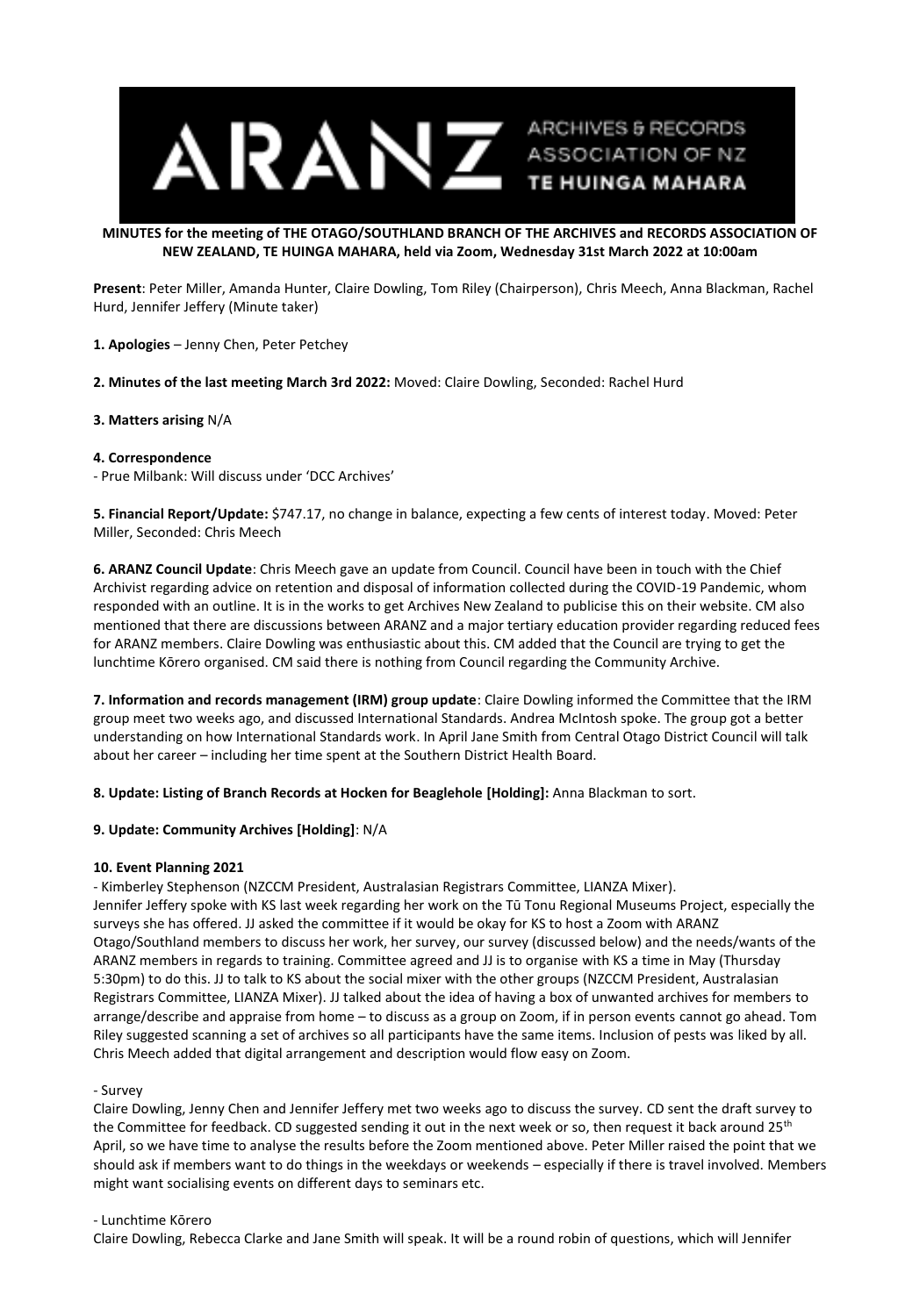Jeffery will ask the panel.

#### Social media posts

JC, CD and JJ discussed having social media posts fortnightly/monthly to promote Otago/Southland institutions. JC started with Toitū and has some feedback from other institutions. This idea was encouraged by the Committee

#### **11. DCC Archives**

Peter Miller and Tom Riley spoke last week. Both PM, TR, Stuart Strachan and Peter Petchey are eager for a site tour, before ARANZ can endorse the Dunedin City Council (DCC) plans for storage. TR has been speaking with Jason McDonald about the plans and processes. At the moment, the DCC are looking into the sites floor loading, which will dictate how much space is needed. The DCC are reluctant to give a tour of the site, without this information. Hopefully in early April a tour would be permitted. JMD suggested writing a submission in support of the actions that have been carried out so far. Wording from ARANZ would need to be careful, if a site has not been approved, or if an approved site has not been sighted by ARANZ. However, we can support the process the DCC are carrying out, and the progress being made. It was pointed out that it is great the DCC are seeking support and advice from us. TR added that we do need to be careful that we are not taken advantage of. TR has also received an email of thanks from Prue Milbank, the sole archivist at the DCC Archives.

#### 12. Other Business

# - Sending summary of Minutes to Otago/Southland members

Jennifer Jeffery brought up the suggestion made in the meeting with Jenny Chen, Claire Dowling and JJ, that was to send out a summary of the Minutes to members. Although members can access these Minutes on the ARANZ webpage, there is doubt that many do. A paragraph or two to members would keep them updated and informed about what we are doing – opening up the lines of communication. Committee agreed and JJ will do this going forward.

#### - Upcoming available roles on Council

JJ has decided she will run for Membership Secretary on ARANZ Council, as Chris Meech will be stepping down from this role. JJ explained that due to this, JJ will have to step down as Secretary of the Branch as the workload would be unmanageable. CD added that she is also considering joining Council, but needs to discuss this with her employer and also consider her current workload. Peter Miller asked for this to be an item on the Agenda next meeting to discuss and plan these changes. CD added that it might be an ideal time to discuss the President, Treasurer and Secretary in general, and see if anyone would like the opportunity to hold an office.

13. Date and venue of next meeting

Thursday 5<sup>th</sup> May @ 10am via Zoom

ARANZ Webmaster is inviting you to a scheduled Zoom meeting.